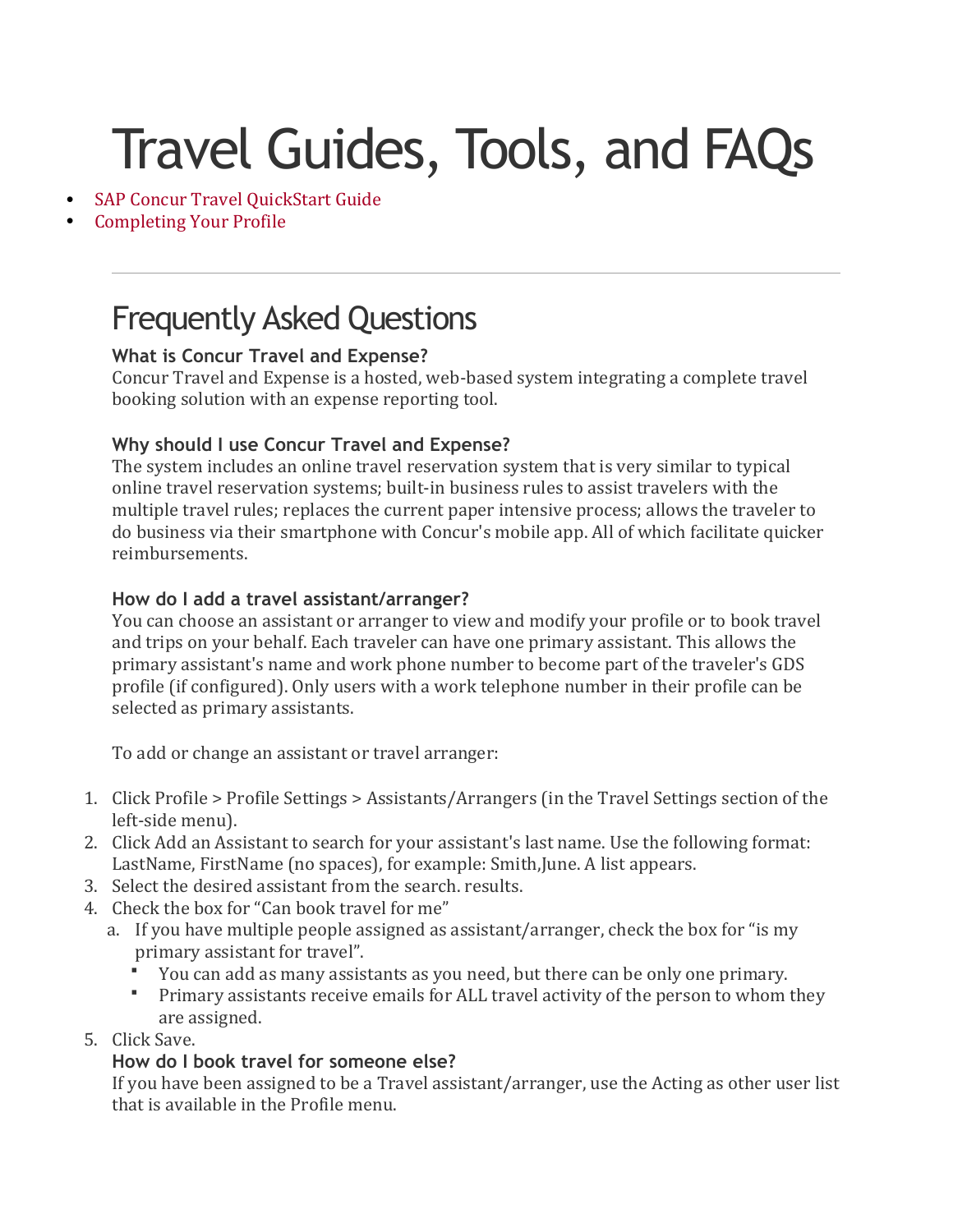To book travel for another user:

- 1. Click Profile.
- 2. In the Acting as other user section, select the desired user.
- 3. Click Start Session.
- 4. The travel options and tasks for the selected user now appear. Complete the tasks as usual. **Is there a mobile app?**

Yes. Concur for Mobile is available for iPhone, Android and Blackberry devices.

## **How do I book for my family?**

Book your own own ticket online, then call CTP booking agent at 844-863-8174 to book for others.

## **How do I book group travel?**

Group travel can be arranged by calling a CTP booking agent at 844-863-8174.

## **How can I book group hotel accommodations?**

Group hotel accommodations can be arranged by calling a CTP booking agent at 844-863- 8174.

## **What happens if an airline cancels my flights?**

Call a CTP booking agent at 844-863-8174 to rebook, refund or modify flight(s).

## **How can I change the name in CTP?**

Call CTP online assistance at 877-727-5188.

## **How do I book accommodations for a conference?**

There is a separate form, how to get from CTP? Also in some cases, you have to book the conference.

## **Can I get GPS for my rental car?**

If available, yes. However, it is not reimbursable.

## **How do I use airline club to upgrade seat?**

Put your airline club numbers in Concur profile. Some airlines will acknowledge this and allow you to pick upgraded seats. For others, book the flight in Concur, then use the Record Locator and contact the airline directly to upgrade seat.

## **Am I eligible to book round-trip business class if only one leg of the trip is over 6 hours?**

No. Each leg of a trip is considered separately.

#### **Can I get reimbursed for a hotel room if my connecting flight wait time is over a significant amount of time?**

No.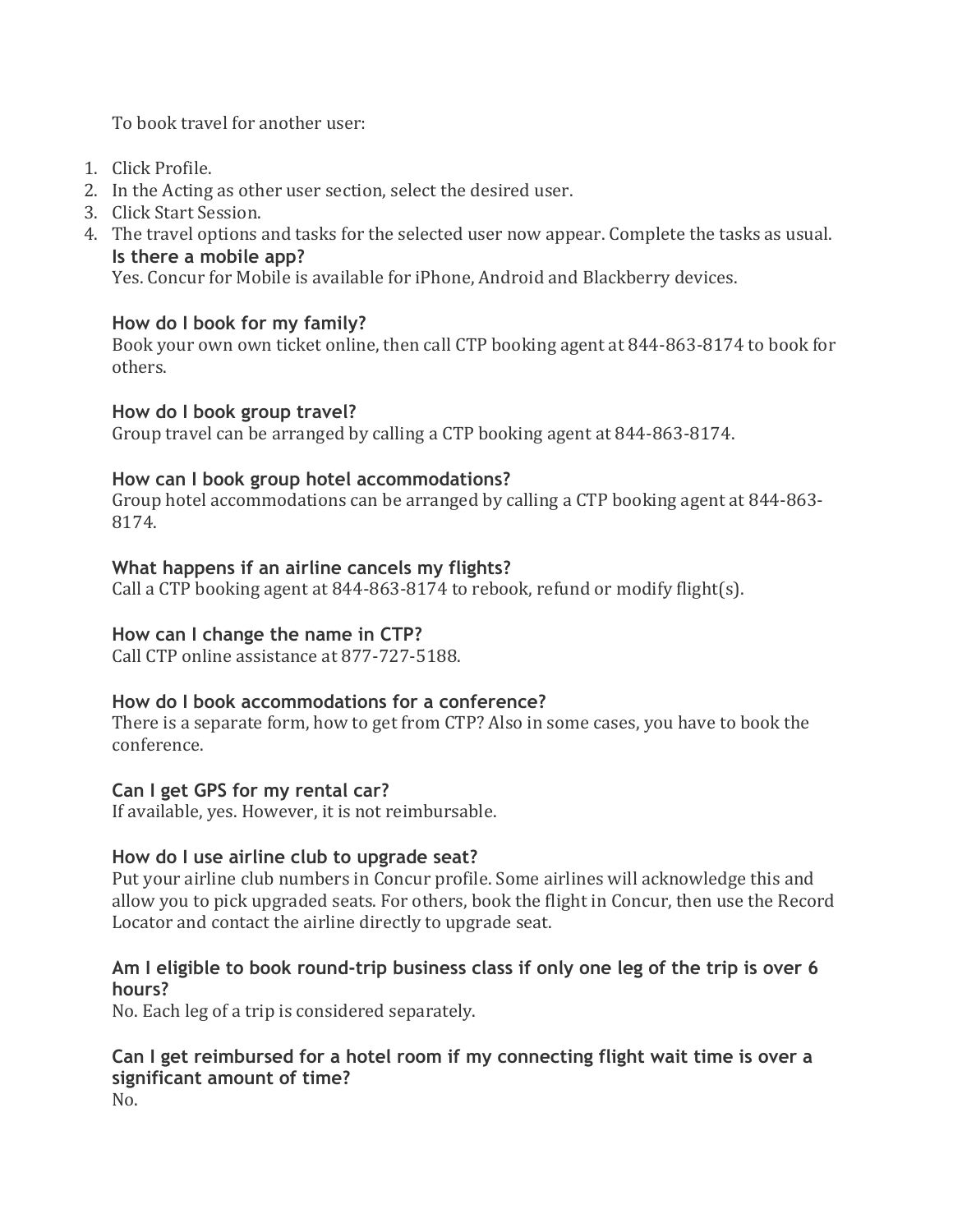## **Can I get reimbursed for access to an airport lounge if there is a significant delay withthe flight?**

No.

## **Do guests have to abide by our travel policy?**

Not if expenses are not reimbursable.

## **Do I have any say in the travel policy?**

You can comment on the policy at [travel@fordham.edu.](mailto:travel@fordham.edu) Comments and suggestions are appreciated.

## **Does the travel policy apply to all travel circumstances?**

In general. If circumstances exist that require exemptions from the policy, contact the Office of Treasury Operations at [travel@fordham.edu](mailto:travel@fordham.edu) or 718-817-4940.

## **Does the travel policy apply to contractors or consultants?**

Reimbursement for travel expenses for contractors must not exceed policy guidelines. Lower limits may be adopted.

## **How often is the policy updated?**

At a minimum, updates are conducted annually. More frequent changes may be made as necessary.

## **I have preferred membership status with a car rental agency other than Enterprise/National, why can't I use those since I'm going to get a discount or can upgrade to a higher class vehicle?**

Enterprise/National must be used unless the service is not available. This assures proper discounts are applied and insurance related matters efficiently managed.

## **What happens if I have an exception?**

Contact Office of Treasury Operations at [travel@fordham.edu](mailto:travel@fordham.edu) or 718-817-4940.

## **What is the difference between an exception and a policy violation?**

An exception involves circumstances that justify a specific exemption to the policy. A violation is an action that is inconsistent with the policy that has not been previously approved.

## **Who manages the travel policy and process?**

The policy is the responsibility of the Office of Treasury Operations.

## **Who sets the travel policy?**

The policy is set by the Office of Treasury Operations with the approval of the Senior Vice President for Finance.